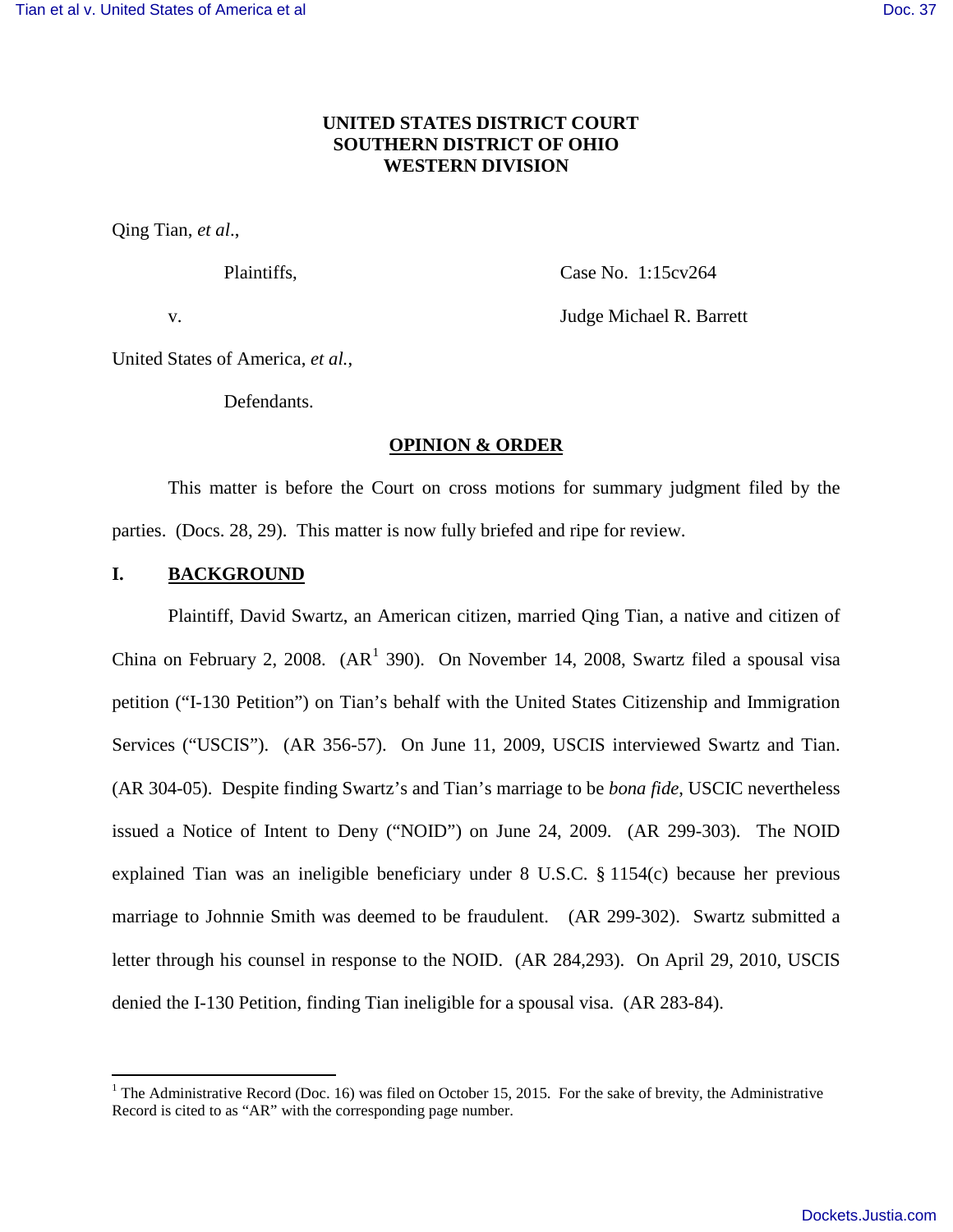On October 28, 2011, Swartz filed a second I-130 Petition on Tian's behalf. (AR 102). USCIS conducted two separate interviews with Swartz and Tian in connection with the second I-130 Petition. (AR 75-78, AR 52-53). On July 2, 2014, USCIS issued a NOID as to the second I-130 Petition, once again finding Tian's previous marriage to Smith had been entered into for the purpose of evading immigration laws. (AR 28-33). Swartz responded to the NOID on August 1, 2014. (AR 22-27). On January 9, 2015, USCIS denied the second I-130 Petition. (AR 11-21).

Plaintiffs' filed this action challenging the denial of the second I-130 Petition under the Administrative Procedure Act ("APA"), 5 U.S.C. §§ 702, *et seq.*, and the Fifth Amendment Due Process Clause. (Doc. 1 at ¶¶ 49-57).

#### **II. STANDARDS**

#### **A. Motion for Summary Judgment**

Federal Rule of Civil Procedure 56(a) provides that summary judgment is proper "if the movant shows that there is no genuine dispute as to any material fact and the movant is entitled to judgment as a matter of law." The moving party has the burden of showing an absence of evidence to support the non-moving party's case. *Celotex Corp. v. Catrett*, 477 U.S. 317, 325 (1986). Once the moving party has met its burden of production, the non-moving party cannot rest on his pleadings, but must present significant probative evidence in support of his complaint to defeat the motion for summary judgment. *Anderson v. Liberty Lobby, Inc.*, 477 U.S. 242, 248- 49 (1986).

The summary judgment standard, however, is not applicable to judicial review of an agency's actions under the APA. *Alexander v. Merit Sys. Protection Bd.*, 165 F.3d 474, 480-81 (6th Cir. 1999). As the Sixth Circuit explained, review of agency action is limited to consideration of evidence in the administrative record. *Id.* at 480. Accordingly, summary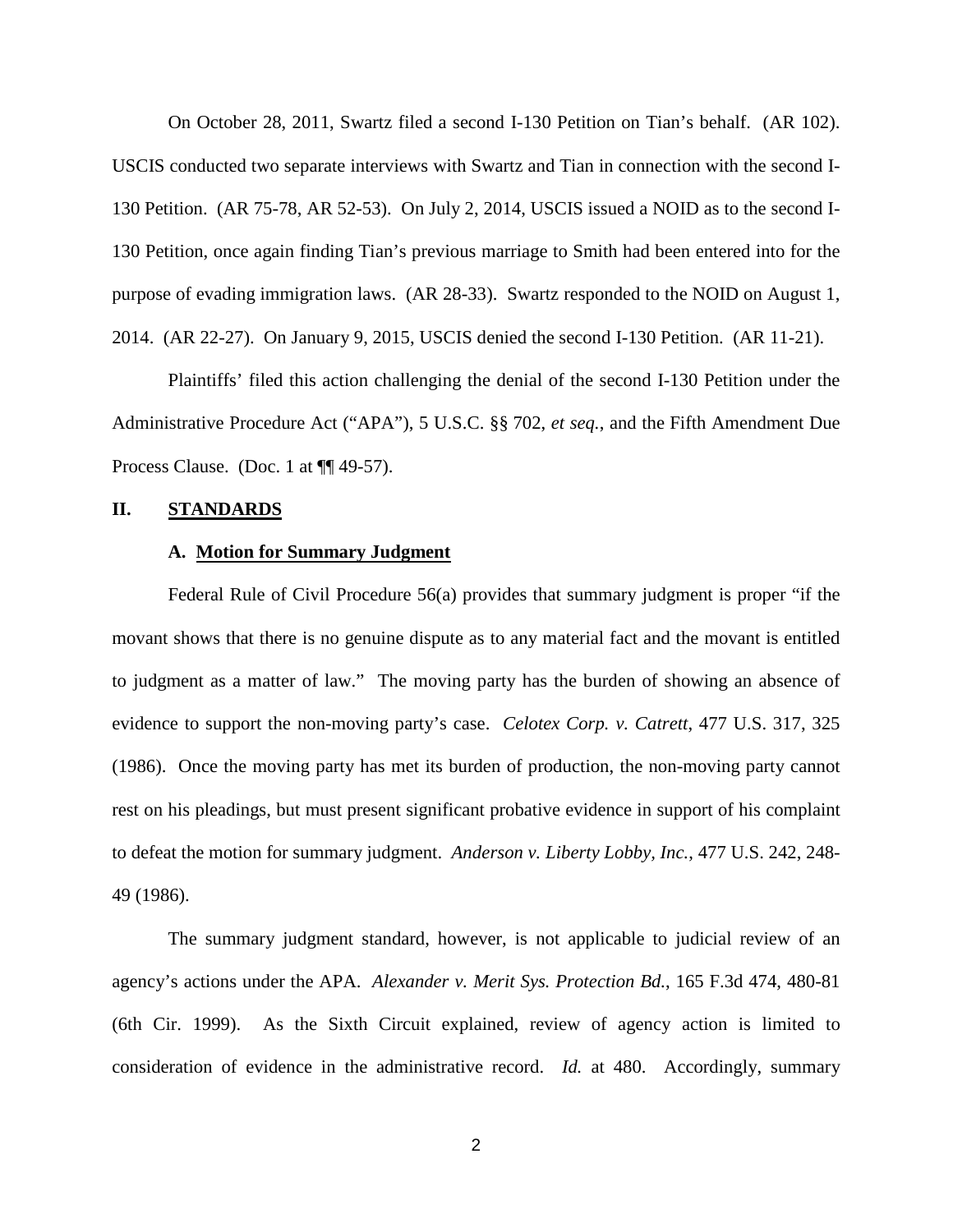judgment is appropriate in this context when it "serves as the mechanism for deciding, as a matter of law, whether an agency action is supported by the administrative record and is otherwise consistent with the APA standard of review." *Singh v. Johnson*, No. 15-cv-12957, 2016 WL 3476701 (E.D. Mich. June 27, 2016), at \*3 (citation omitted).

### **B. Administrative Procedure Act**

District Courts have jurisdiction to review a decision on the merits of an I-130 petition pursuant to Section 702 of the APA. *Bangura v. Hansen*, 434 F.3d 487, 497, 501-02 (6th Cir. 2006). The APA provides in relevant part "the reviewing court shall hold unlawful and set aside agency action, findings and conclusions of law found to be arbitrary, capricious, an abuse of discretion, or otherwise not in accordance with the law." 5 U.S.C. § 706(2)(A). The standard of review is deferential to the agency's decision. *Bangura*, 434 F.3d at 502 (citing *Carabell v. U.S. Army Corp. of Eng'rs*, 391 F.3d 704, 707 (6th Cir.2004); *Northeast Ohio Reg. Sewer Dist. v. Env't Prot. Agency*, 411 F.3d 726, 731 (6th Cir.2005). The Sixth Circuit further explained in *Bangura*:

A court may not set aside or hold unlawful an agency action unless that action is arbitrary, capricious, an abuse of discretion or otherwise not in accordance with law. [5 U.S.C. § 706\(2\)\(A\);](https://1.next.westlaw.com/Link/Document/FullText?findType=L&pubNum=1000546&cite=5USCAS706&originatingDoc=I08dae845883111daa20eccddde63d628&refType=RB&originationContext=document&transitionType=DocumentItem&contextData=(sc.UserEnteredCitation)#co_pp_64eb0000ab9e4) *see also Carabell,* [391 F.3d at 707;](https://1.next.westlaw.com/Link/Document/FullText?findType=Y&serNum=2005632021&pubNum=506&originatingDoc=I08dae845883111daa20eccddde63d628&refType=RP&fi=co_pp_sp_506_707&originationContext=document&transitionType=DocumentItem&contextData=(sc.UserEnteredCitation)#co_pp_sp_506_707) *N[.E. Ohio Reg.](https://1.next.westlaw.com/Link/Document/FullText?findType=Y&serNum=2006804232&pubNum=506&originatingDoc=I08dae845883111daa20eccddde63d628&refType=RP&fi=co_pp_sp_506_731&originationContext=document&transitionType=DocumentItem&contextData=(sc.UserEnteredCitation)#co_pp_sp_506_731)  Sewer Dist.,* [411 F.3d at 731.](https://1.next.westlaw.com/Link/Document/FullText?findType=Y&serNum=2006804232&pubNum=506&originatingDoc=I08dae845883111daa20eccddde63d628&refType=RP&fi=co_pp_sp_506_731&originationContext=document&transitionType=DocumentItem&contextData=(sc.UserEnteredCitation)#co_pp_sp_506_731) An agency decision is arbitrary and capricious if the agency fails to examine relevant evidence or articulate a satisfactory explanation for the decision. *[Motor Vehicle Mfrs. Ass'n v. State Farm Mut. Auto. Ins. Co.,](https://1.next.westlaw.com/Link/Document/FullText?findType=Y&serNum=1983129661&pubNum=708&originatingDoc=I08dae845883111daa20eccddde63d628&refType=RP&originationContext=document&transitionType=DocumentItem&contextData=(sc.UserEnteredCitation))* 463 [U.S. 29, 42–43, 103 S.Ct. 2856, 77 L.Ed.2d 443 \(1983\).](https://1.next.westlaw.com/Link/Document/FullText?findType=Y&serNum=1983129661&pubNum=708&originatingDoc=I08dae845883111daa20eccddde63d628&refType=RP&originationContext=document&transitionType=DocumentItem&contextData=(sc.UserEnteredCitation)) The reviewing court "may not supply a reasoned basis for the agency's action that the agency itself has not given." *Id.* [at 43, 103 S.Ct. 2856.](https://1.next.westlaw.com/Link/Document/FullText?findType=Y&serNum=1983129661&pubNum=708&originatingDoc=I08dae845883111daa20eccddde63d628&refType=RP&originationContext=document&transitionType=DocumentItem&contextData=(sc.UserEnteredCitation)) However, "[e]ven when an agency explains its decision with less than ideal clarity, a reviewing court will not upset the decision on that account if the agency's path may reasonably be discerned." *[Alaska Dep't of Env't Conservation v. EPA,](https://1.next.westlaw.com/Link/Document/FullText?findType=Y&serNum=2004077504&pubNum=708&originatingDoc=I08dae845883111daa20eccddde63d628&refType=RP&originationContext=document&transitionType=DocumentItem&contextData=(sc.UserEnteredCitation))* 540 U.S. 461, 497, 124 S.Ct. 983, 157 [L.Ed.2d 967 \(2004\).](https://1.next.westlaw.com/Link/Document/FullText?findType=Y&serNum=2004077504&pubNum=708&originatingDoc=I08dae845883111daa20eccddde63d628&refType=RP&originationContext=document&transitionType=DocumentItem&contextData=(sc.UserEnteredCitation))

In other words, a court is not permitted to reweigh the evidence nor may a court substitute its judgment for that of the agency's judgment. *See Adi v. United States*, No. 1:10CV502, 2011 WL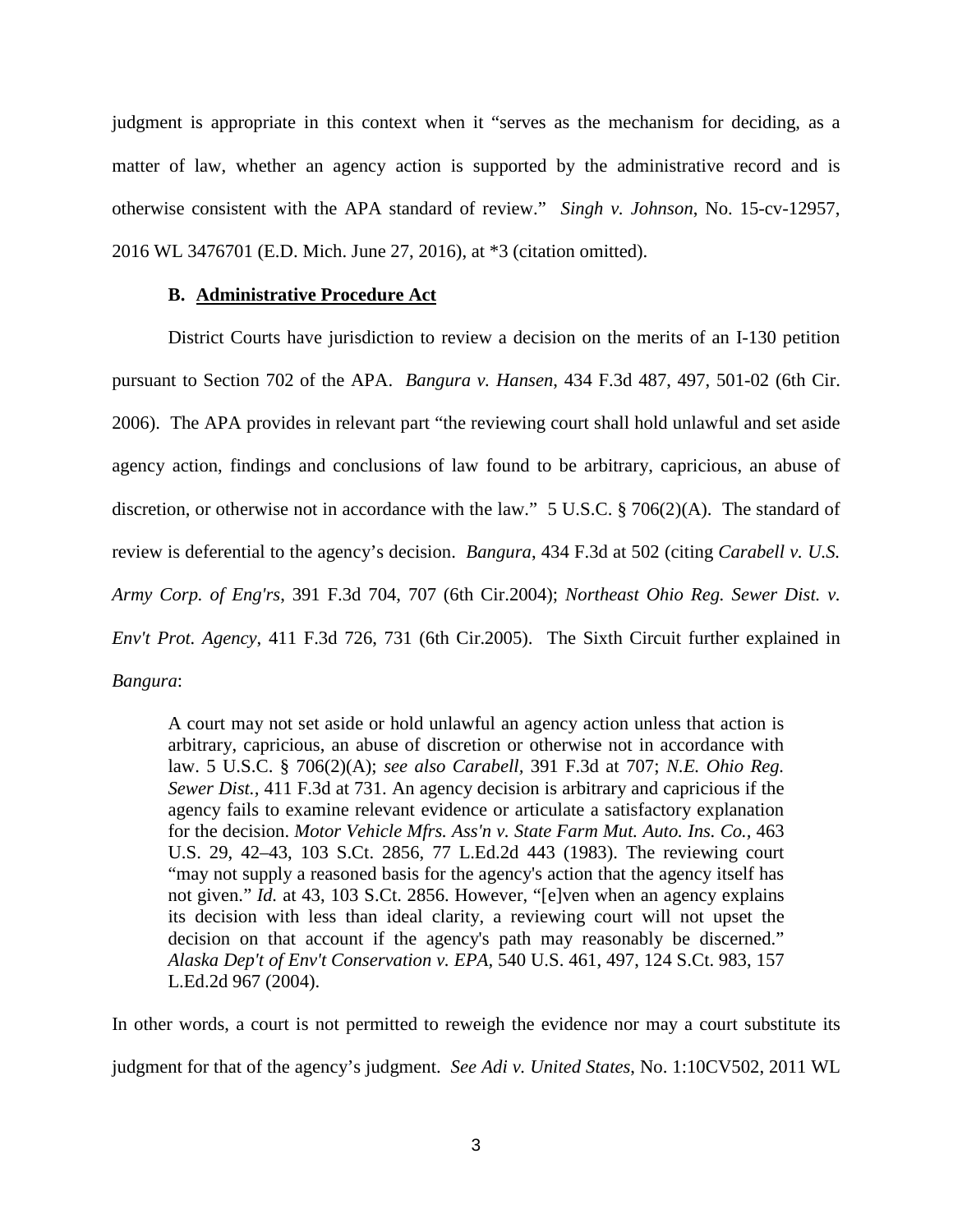9613, at \*5 (N.D. Ohio Jan. 3, 2011) (aff'd *Adi v. U.S.*, 498 Fed.Appx. 478 (6th Cir. 2012)).

### **III. ANALYSIS**

### **A. USCIC's Factual Findings**

With respect to the second I-130 Petition, USCIS made in relevant part the following factual findings. Tian was admitted to the United States on October 28, 2005, as a visitor for business or pleasure for the purpose of viewing firefighting equipment. (AR 2). On November 16, 2005, Tian married Johnnie Smith, a United States citizen. (Id.). Tian had never met or communicated with Smith prior to entering the United States a few weeks earlier. (Id.). When they got married, Tian was 39 years old and Smith was 57 years old. (Id.). On November 27, 2005, Tian returned to China where she remained for six months, apparently because she broke her leg while she was there. (AR 3,6). Tian returned to the United States on May 21, 2006, again as a visitor, indicating her entry was for business. (Id.).

On July 9, 2006, Smith filed an I-130 Petition on behalf of Tian. (Id.). In the I-130 Petition and the I-485 petition, which Smith filed concurrently, they listed their mutual address as Kenlee Drive in Cincinnati. (Id.). As such, USCIS issued a receipt notice for the I-130 Petition and I-485 petition to the Kenlee Drive address. (Id).

On July 21, 2006, the receipt notice was returned to USCIS with handwritten notes on it from Shu Sheng Li and Yali Sun, the residents of the Kenlee Drive address listed on the petitions. (Id.). The notes included allegations that Tian and Smith did not live at the Kenlee Drive address, and instead lived separately on Barnum Street and Crossing Drive, respectively. (Id.). The notes also alleged the "marriage is a fraud" entered into for the purpose of obtaining an immigration benefit. (Id.). Moreover, the Kenlee Drive residents alleged Tian's attorney acted as a translator for Smith and Tian because Smith could not speak Chinese and Tian could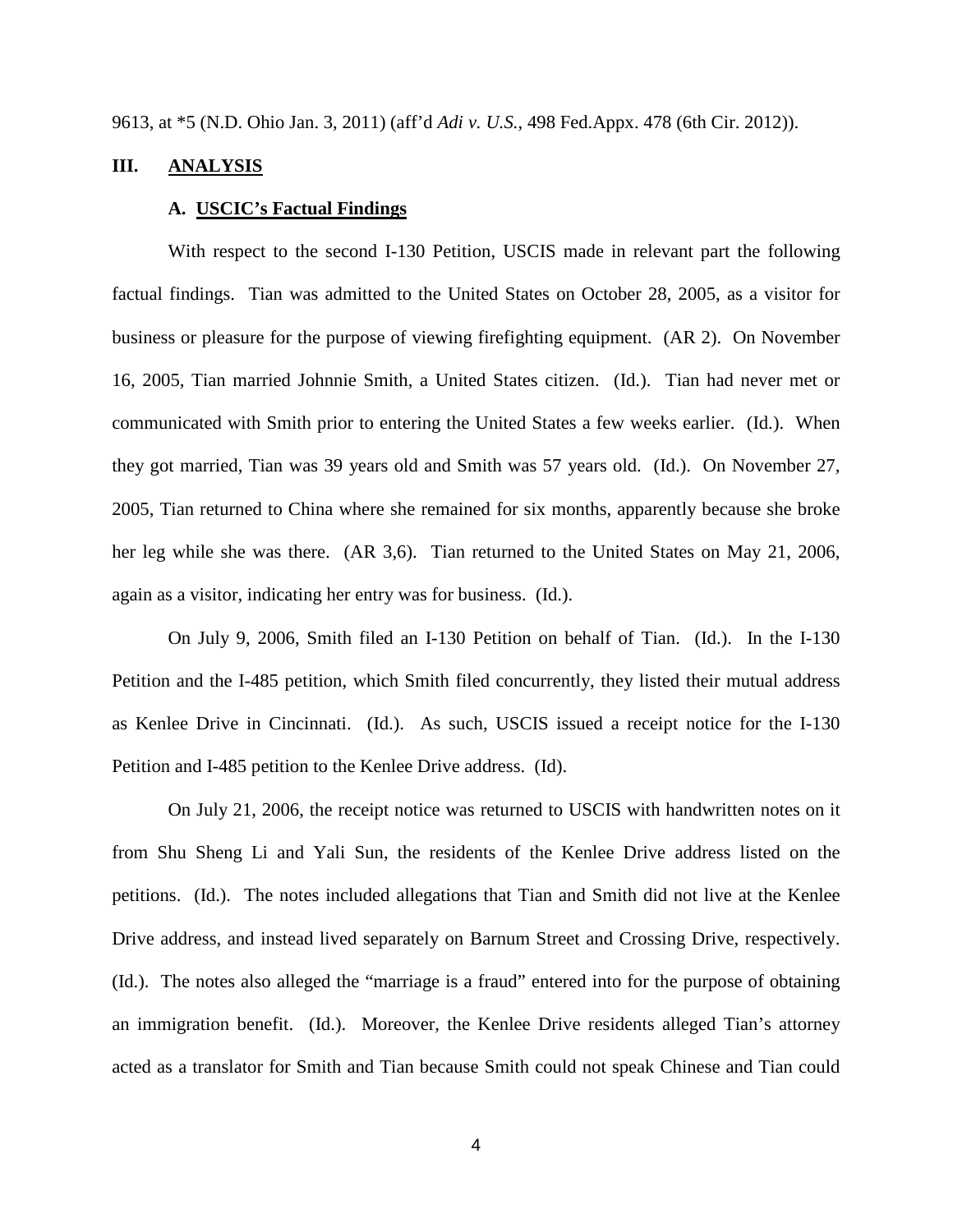not speak English. (Id.). Further still, the notes alleged Tian's and Smith's attorney had instructed them to pretend they lived together, and to set up a join bank account. (Id.).

10 days later, Tian signed a change of address, noting her new address on Barnum Street—the address the Kenlee Drive residents had cited as Smith's residence. (Id.). On August 2, 2016, USCIS received an identical copy of the handwritten notes from Shu Sheng Li and Yali Sun. (Id.).

After the first issued notice scheduling the interview for October 19, 2006 was erroneously sent to the Kenlee Drive address, USCIS eventually interviewed Plaintiffs on May 24, 2007. (AR 3-4). At the interview, Tian needed an English translator, and both acknowledged they did not share any common language when they met or when they married. (AR 4). Tian claimed to understand a limited amount of what Smith said in English, and explained that they supplemented with sign language and hand gestures. (Id.).

They both stated they lived together at the Barnum Street address and had lived there since November 2005. (AR 4, 443-44). Despite this, Smith was unaware Tian had returned to China for over six months after they wed. (Id.). After being confronted with this fact, Smith admitted he lied, and conceded that he and Tian did not live together. (Id.). In the interview with Tian related to the instant I-130 Petition, she too admitted they did not live together, acknowledging that although she had stayed at the Barnum Street address one night, she did not want to continue doing so because it was messy and unclean. (AR 5-6). Tian and Smith never consummated their marriage, noting Smith was impotent. (AR 6).

Moreover, at the time of the May 24, 2007 interview of Tian and Smith, Tian considered Swartz to be her boyfriend. (Id.). Indeed, despite not living together at the time, Tian and Swartz were engaged in a sexual relationship. (Id.).

5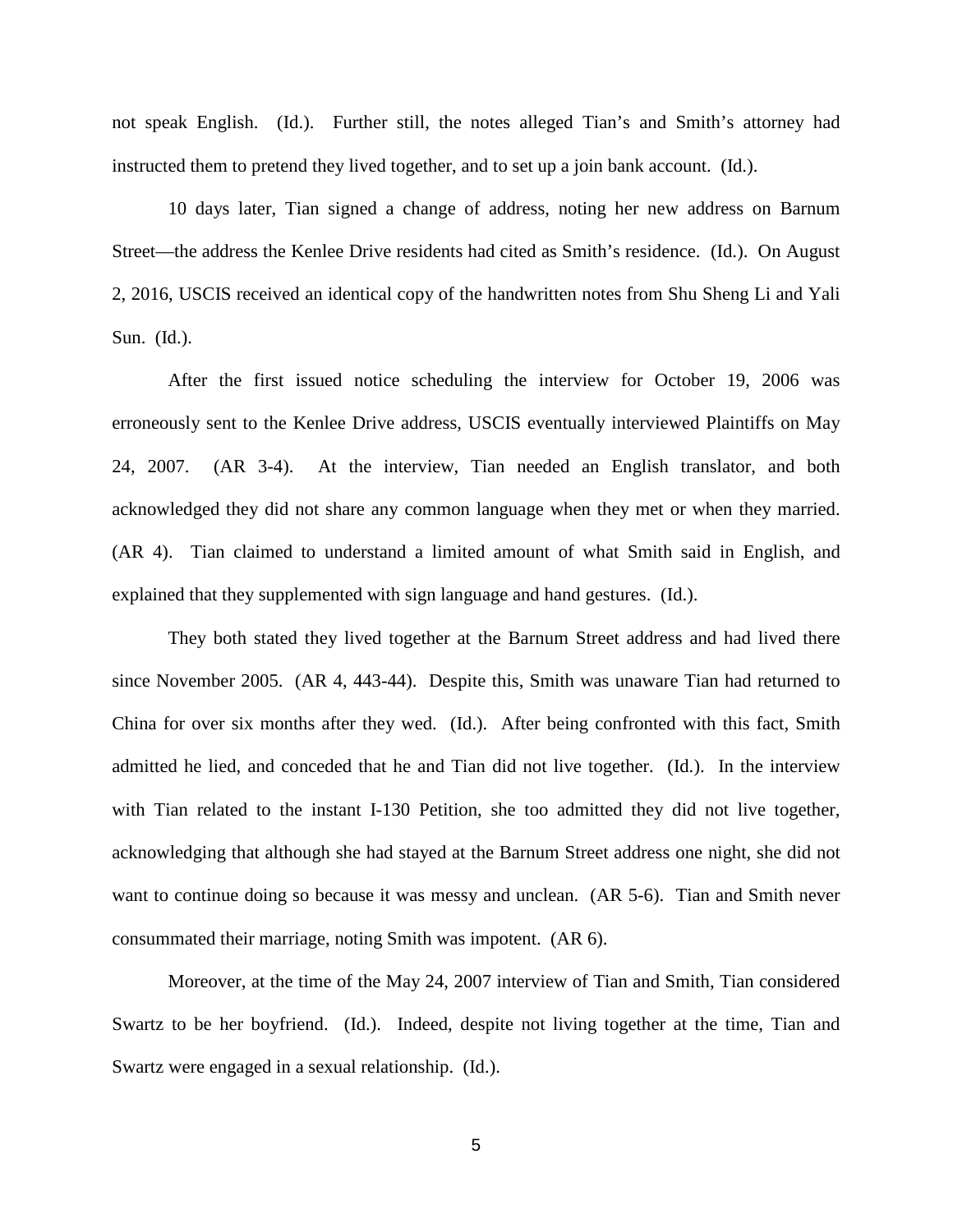Less than two weeks after the interview, on June 5, 2007, Tian filed for divorce from Smith. (AR 4). On February 2, 2008, Tian married Swartz. (Id.).

### **1. Analysis under APA**

<u>.</u>

Plaintiffs outline the standard used by USCIS to determine sham marriages. They argue a finding of marriage fraud may be sustained and visa revocation proceedings initiated in three instances: 1) a written statement from one or both parties the marriage was entered into for immigration purposes; 2) evidence money changed hands leading a reasonable person to conclude the marriage was a paid arrangement for immigration purposes; 3) extensive factual evidence that would convince a reasonable person the marriage was entered into to evade immigration laws. 9 FAM  $504.2-8(a)(2)$ . Plaintiffs then spend pages of briefing analyzing these factors, admitting there may be a reasonable inference of marriage fraud, but arguing there was not the substantial evidence of marriage fraud necessary to carry USCIS's burden. (Doc. 28, PageID 1104-12). Plaintiffs miss the mark.

First, Plaintiffs appear to assert USCIS has the burden of proof, arguing that USCIS has "failed to prove marriage fraud from the evidence in the record." (Doc. 34, PageID 1157). However, the party that challenges an agency's action bears the burden of proof. *Lewis v. Huntington Nat'l Bank*, 838 F. Supp.2d 703, 720 (S.D. Ohio 2012). Thus, it is Plaintiffs who bear the burden of proof in the instant action. $<sup>2</sup>$  $<sup>2</sup>$  $<sup>2</sup>$ </sup>

Plaintiffs then fail to explain why USCIS's decision was arbitrary and capricious—the proper standard of review under the APA. Instead, Plaintiffs' arguments could be construed as challenging the weight USCIS attributed to various pieces of evidence. In other words, Plaintiffs

<span id="page-5-0"></span> $2$  Oddly enough, Plaintiffs appear to concede they did not meet their burden of proof in the visa proceedings. They state, "there is no doubt there is a serious lack of evidence of the *bona fide* nature of Tian's first marriage. Based on the record, it does appear that Tian and Smith failed to meet their burden of proof by a preponderance of the evidence with regards to their relationship before USCIS. Even further, Plaintiffs understand and acknowledge that there were certain red flags that USCS identified with regards to Tian's first marriage." (Doc. 34, PageID 1162).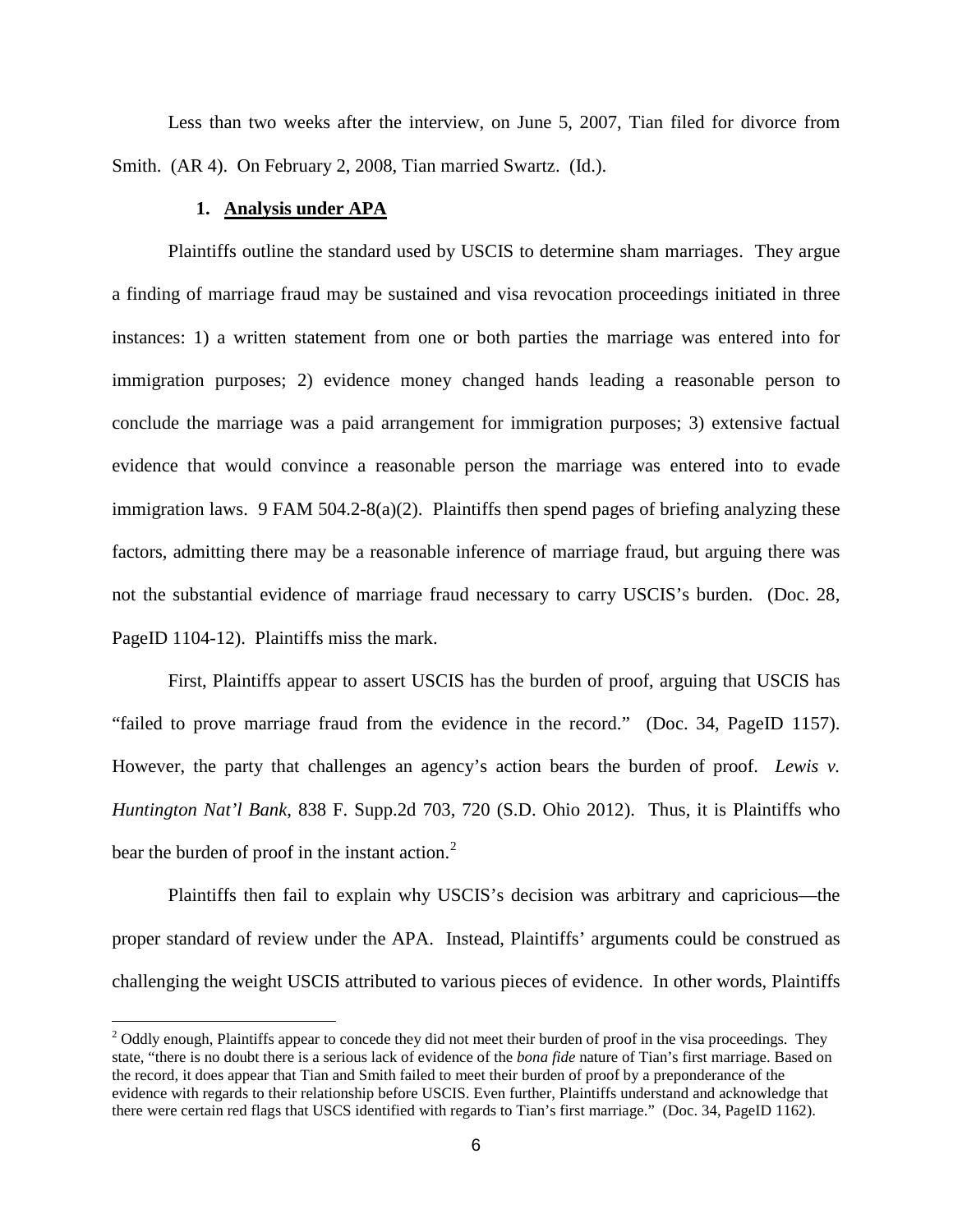appear to ask the Court to reweigh the evidence.<sup>[3](#page-6-0)</sup> To the extent Plaintiffs indeed ask the Court to do so, it is impermissible under the applicable standard of review. *Adi,* 2011 WL 9613 at \*5. For example, Plaintiffs argue attempting to consummate the marriage "should be viewed as proof the marriage was not *solely* for an immigration benefit but instead for at least one other reason." (Doc. 28, PageID 1009). (Emphasis in original). Even if Plaintiffs think USCIS should have given Tian's and Smith's attempt to consummate the marriage more weight, the Court is not permitted to substitute its judgment for that of the agency's. *Adi,* 2011 WL 9613 at \*5. Accordingly, it is of no consequence that Plaintiffs view the evidence differently.

Plaintiffs also argue USCIS did not consider all of the evidence. USCIS argues its nonreliance on a specific fact in the denial does not mean the evidence was not considered. As USCIS correctly asserts, absent evidence to the contrary, the Court assumes the agency reviewed and considered the record as a whole, either directly or indirectly. *See e.g. Hickey v. Chadick*, No. 2:08-cv-824, 2009 WL 3064445, at \*2 (S.D. Ohio Sept. 18, 2009) (citing *BAR MK Ranches*, 994 F.2d at 740)). "In order to overcome the presumption that the administrative record was properly designated, plaintiffs must do more than simply assert the allegedly omitted documents are relevant, were before the agency at the time of the decision, and were inadequately considered. *[Pac. Shores Subdivision Cal. Water Dist. v. United States Army Corps of Eng'rs,](https://1.next.westlaw.com/Link/Document/FullText?findType=Y&serNum=2009696040&pubNum=0004637&originatingDoc=I11a48cdfac3e11dea82ab9f4ee295c21&refType=RP&fi=co_pp_sp_4637_6&originationContext=document&transitionType=DocumentItem&contextData=(sc.UserEnteredCitation)#co_pp_sp_4637_6)* [448 F.Supp.2d 1, 6 \(D.D.C.2006\);](https://1.next.westlaw.com/Link/Document/FullText?findType=Y&serNum=2009696040&pubNum=0004637&originatingDoc=I11a48cdfac3e11dea82ab9f4ee295c21&refType=RP&fi=co_pp_sp_4637_6&originationContext=document&transitionType=DocumentItem&contextData=(sc.UserEnteredCitation)#co_pp_sp_4637_6) *Sara Lee,* [252 F.R.D. at 34](https://1.next.westlaw.com/Link/Document/FullText?findType=Y&serNum=2016847505&pubNum=0000344&originatingDoc=I11a48cdfac3e11dea82ab9f4ee295c21&refType=RP&fi=co_pp_sp_344_34&originationContext=document&transitionType=DocumentItem&contextData=(sc.UserEnteredCitation)#co_pp_sp_344_34) (plaintiff cannot merely assert that other documents were relevant but not adequately considered)." *Id.*

Here, there is no evidence USCIS did not adequately consider the record, and Plaintiffs' assertions to the contrary, at least in certain instances, are incorrect. For example, despite

 $\overline{a}$ 

<span id="page-6-0"></span><sup>&</sup>lt;sup>3</sup> Plaintiffs contend they are not asking the Court to reweigh the evidence, but rather to determine whether USCIS issued a proper finding of fraud given USCIS's alleged failure to fully consider certain evidence. (Doc. 34, PageID 1161). In essence, however, when Plaintiffs assert USCIS should have *fully* considered certain evidence, there is no discernable difference between the two. If certain evidence were to be considered *more fully*, the Court would indeed be giving greater weight to that evidence.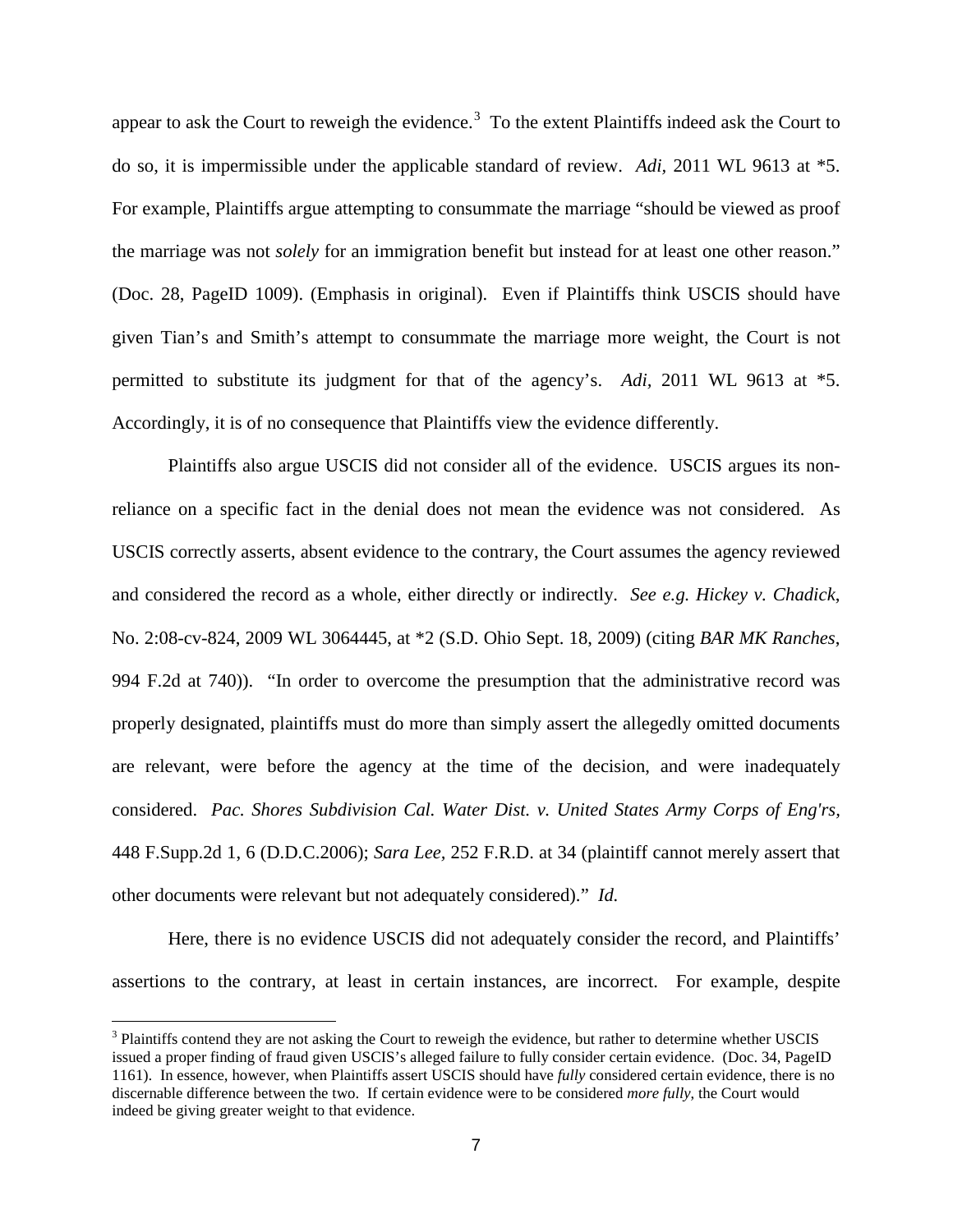Plaintiffs contention that USCIS excludes Smith's impotency from the record, USCIS clearly included in its decision that Tian and Smith "engaged in some sexual activity, but did not have intercourse because Johnnie Smith was impotent." (AR 16-17).

Other examples cited by Plaintiffs are USCIS's failure to consider the couple's communication about their respective health issues and USCIS's failure to address Smith's statement that he transported Tian to and from school. (Doc. 28, PageID 1009-10). Plaintiffs argue such examples tend to show that despite their language barrier, they were able to effectively communicate. While Plaintiffs argue this information was not adequately considered, they provide no evidence to that effect, aside from the mere fact this information was not specifically referenced in USCIS's decision. Such assertions are not sufficient to show USCIS failed to consider the information nor does it overcome the presumption USCIS considered the record as a whole when making its determination.

Reviewing the record as a whole, the Court concludes the evidence in the record supports USCIS's conclusion and thus was reasonable, particularly under the deferential standard of review applicable here. The evidence USCIS relied upon in making its determination included: 1) Tian lied to immigration officials about living with Smith; 2) Tian lived in China for over six months after she and Smith were married, and Smith was unaware; 3) Tian and Smith were married 19 days after meeting; 4) Tian and Smith did not speak the same language when they got married, and still did not speak the same language at the interview – 18 months after their wedding; 5) Tian was dating Swartz at the time of the May 2007 interview, and was engaged in a sexual relationship with him at that time; and 6) Tian filed for divorce less than two weeks after the May 2007 interview. Considering the foregoing, there is ample evidence to support USCIS's decision and thus, its determination is not arbitrary or capricious. *Kroger Co. v. Reg'l Airport*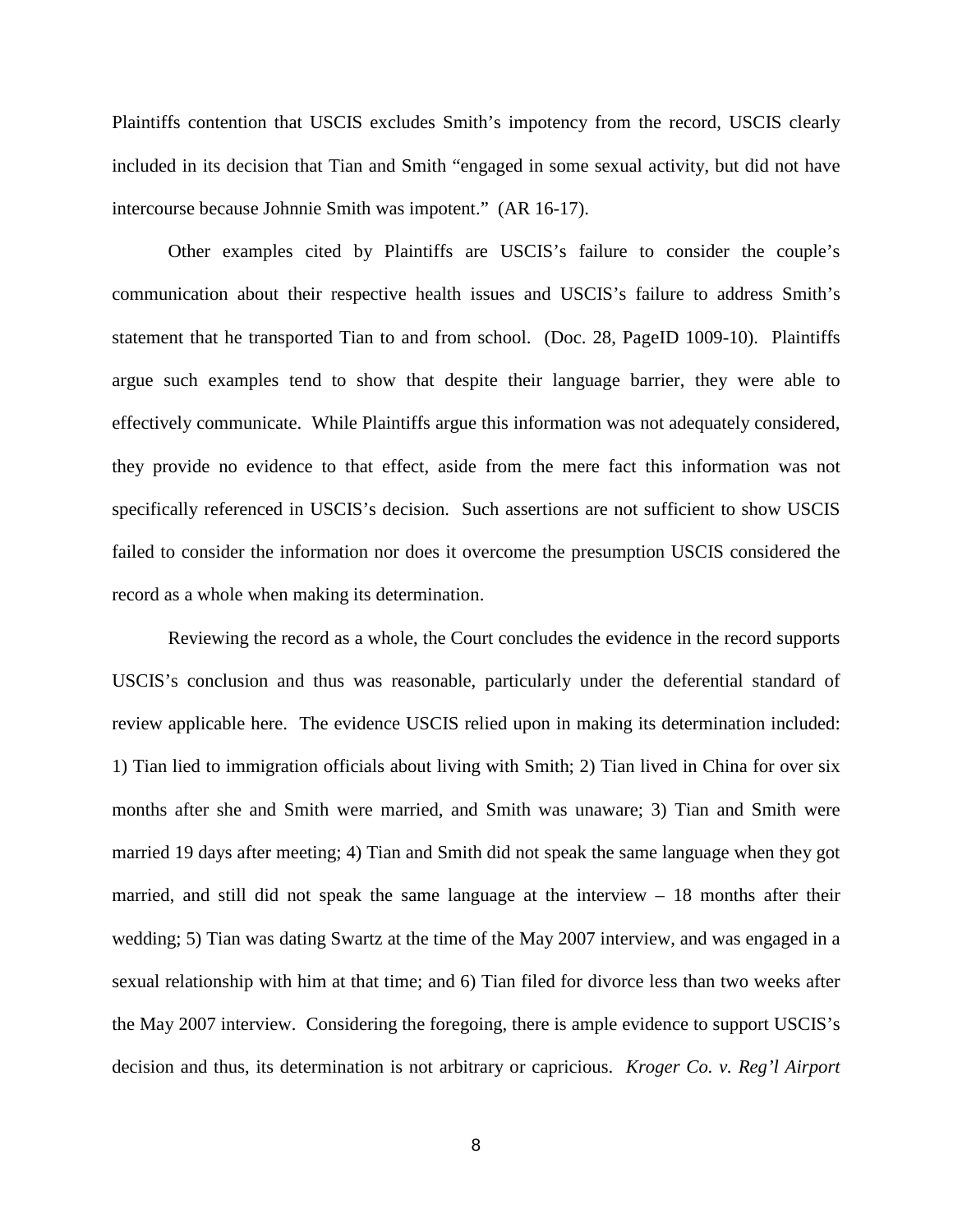*Auth. of Louisville & Jefferson Cnty.*, 286 F.3d 382, 389 (6th Cir. 2002) (citing *Oakland County Bd. of Comm'rs v. U.S. Dep't of Labor*, 853 F.2d 439, 442 (6th Cir.1998).

### **2. Procedural Due Process**

Having reached the above conclusion, the Court must address whether Defendants violated Plaintiffs' rights under the Due Process Clause. "The Fourteenth Amendment prohibits the government from depriving persons of 'life, liberty, or property, without due process.' U.S. Const. amend. XIV, § 1. The Due Process Clause protects aliens physically present in the United States as well as citizens. *Landon v. Plasencia*, 459 U.S. 21, 32–33, 103 S.Ct. 321; *Mathews v. Diaz*, 426 U.S. 67, 77, 96 S.Ct. 1883, 48 L.Ed.2d 478 (1976). Due process rights only attach, however, once a plaintiff asserts a liberty or property interest. *See also [Almario v. Attorney](https://1.next.westlaw.com/Link/Document/FullText?findType=Y&serNum=1989051057&pubNum=350&originatingDoc=I08dae845883111daa20eccddde63d628&refType=RP&fi=co_pp_sp_350_152&originationContext=document&transitionType=DocumentItem&contextData=(sc.Search)#co_pp_sp_350_152)  General,* [872 F.2d 147, 151 \(6th Cir.1989\).](https://1.next.westlaw.com/Link/Document/FullText?findType=Y&serNum=1989051057&pubNum=350&originatingDoc=I08dae845883111daa20eccddde63d628&refType=RP&fi=co_pp_sp_350_152&originationContext=document&transitionType=DocumentItem&contextData=(sc.Search)#co_pp_sp_350_152) To establish a liberty or property interest, the plaintiff must demonstrate that the Constitution or a federal or state statute grants him a protected right. *See Almario*, 872 F.2d at 151." *Bangura*, 434 F.3d at 496.

Here, Plaintiffs argue Defendants violated their constitutional right to procedural due process in two ways. First, Plaintiffs contend because USCIS used the testimony of Smith, Swartz should have been permitted to cross examine him. Second, Plaintiffs object to the consideration of the "Tip/Snitch" letter.

While it is undisputed the Constitution grants a liberty interest in a person's marriage, the Sixth Circuit has not addressed the issue of whether a beneficiary has a protected interest in a spousal visa. *See Bangura*, 434 F.3d at 496 (declining to address whether 8 U.S.C. §§ 1151 and 1154 create a property interest protected by the Due Process Clause because the issue was not before the Court). Nor has the Sixth Circuit addressed whether there exists a right to cross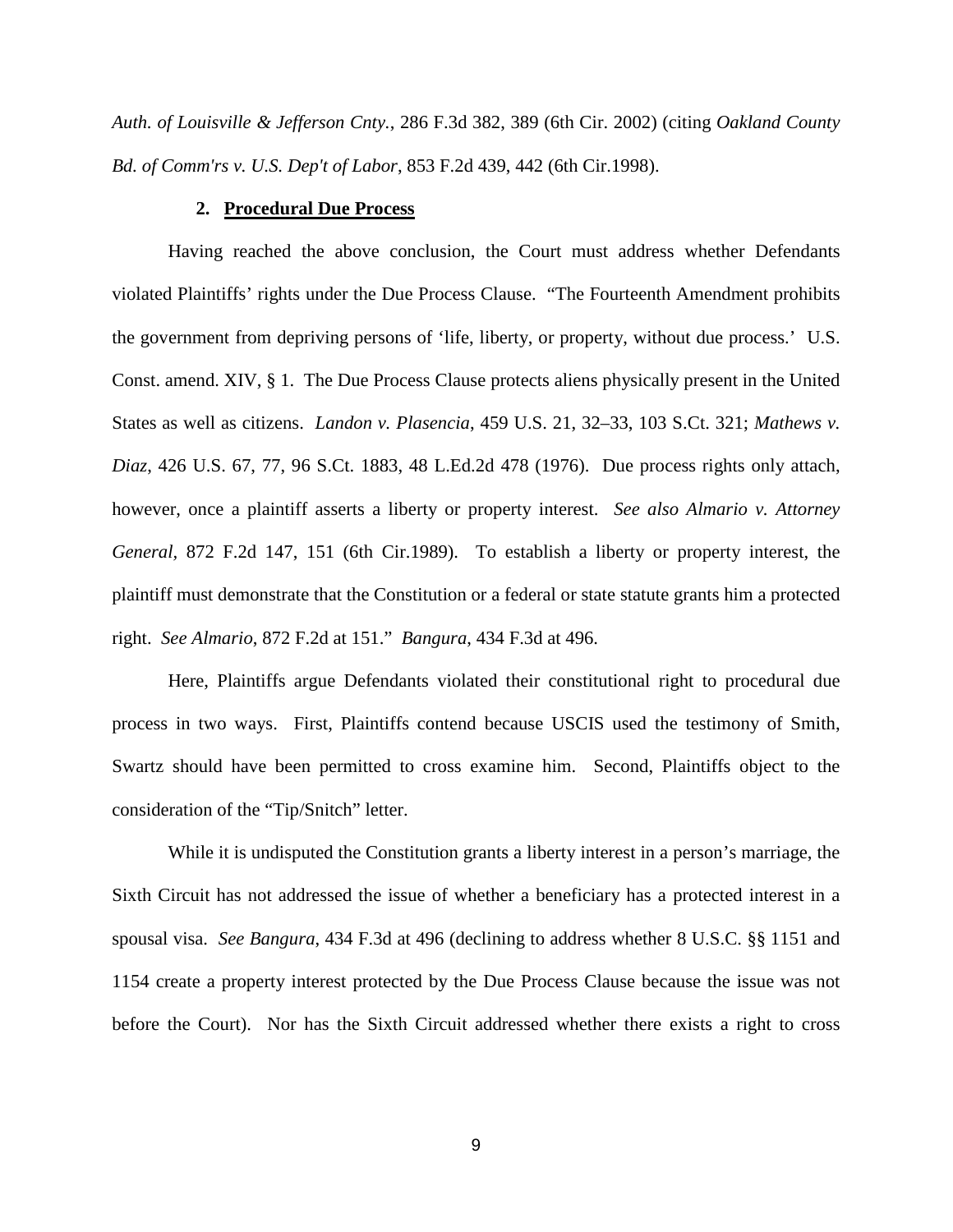examination with respect to I-130 petitions. $4$ 

 $\overline{a}$ 

Nevertheless, Plaintiffs urge the Court to find their inability to cross examine Smith violates due process, relying on the Ninth Circuit's opinion in *Ching*. [5](#page-9-1) In *Ching*, the Court found that under the specific circumstances therein, due process required an opportunity to confront witnesses against her. *Id.* at 1159 (applying the factors in *Mathews v. Eldridge*, 424 U.S. 319 (1976)). For the reasons discussed more fully herein, Plaintiffs' reliance on *Ching* is misplaced.

A due process analysis necessarily requires an application of the factors in *Mathews*. However, despite asserting that the *Mathews* test applies, Plaintiffs do not engage in any further analysis of the factors outlined in *Mathews*; still, the Court would be remiss if it did not do so. The Supreme Court explained in *Mathews*, the analysis is fact specific, as "due process is flexible and calls for such procedural protections as the particular situation demands." *Mathews*, 424 U.S. at 334 (quoting *Morrissey v. Brewer*, 408 U.S. 471, 481, 92 S.Ct. 2593, 2600, 33 L.Ed.2d 484 (1972)). In doing so, courts consider three factors to determine whether the due process provided was adequate: 1) the private interest that will be affected by the official action; 2) the risk of an erroneous deprivation of such interest through the procedures used, and the probable value, if any, of additional or substitute procedural safeguards; and 3) the government's interest, including the function involved and the fiscal and administrative burdens that the additional or substitute procedural requirements would entail. *Id.* 424 U.S. at 335.

To begin, Defendants acknowledge the Plaintiffs' private interests (the first factor) are significant, as Tian faces possible removal.

As for the second factor, the Court finds a low risk of erroneous deprivation is present in

<span id="page-9-0"></span><sup>4</sup> There is no statutory right to cross-examination in I-130 visa adjudications. *Ching v. Mayorkas*, 725 F.3d 1149, 1154 (9th Cir. 2013).

<span id="page-9-1"></span><sup>&</sup>lt;sup>5</sup> Plaintiffs also argue they should be entitled to cross examine the USCIS officers who interviewed Smith and Tian. They cite no authority in support of their position. Their argument on this point is likewise unavailing.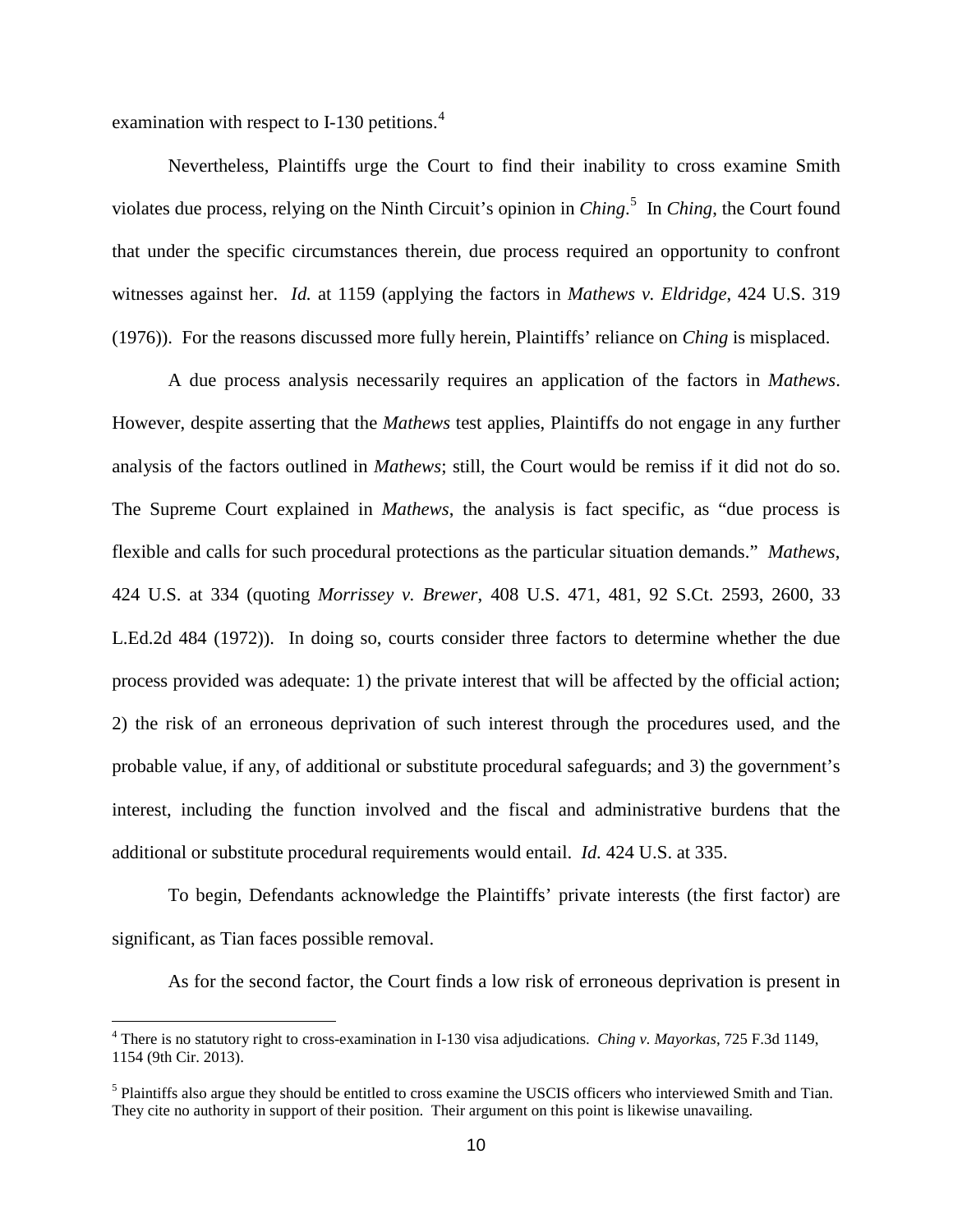this case. In *Ching*, the Court found particularly troubling the fact that despite Ching presenting extensive evidence of her previous marriage being *bona fide*, her ex-husband provided a statement indicating they did not marry for love. *Id.* at 1158. Thus, because the Court was unable to determine whose story was credible, due process required an evidentiary hearing.

The circumstances in *Ching* are inapposite to those presented here. First, unlike the Sixth Circuit, the Ninth Circuit has expressly found a petitioner has a constitutionally protected liberty interest in her marriage, and a protected property interest in a spousal visa petition, giving rise to due process protections with respect to the adjudication of such petitions. *Ching*, 725 F.3d at 1155-56. Moreover, the facts in this case are distinguishable. Here, Smith did not say their marriage was fraudulent; actually, he said quite the opposite. And Plaintiffs have not provided any explanation as to how cross examining Smith would be valuable to the adjudication of the petition nor have they explained how cross examination would change the outcome of the proceedings. Indeed, the record is replete with evidence Tian's and Smith's marriage was not *bona fide*, and despite numerous chances to provide evidence to rebut the same, Tian has failed to do so.

Finally, the Court finds the third factor tips in favor of Defendants. This factor essentially asks the Court to assess the public interest. Defendants argue Plaintiffs request would financially and administratively burden the government. Plaintiffs counter that USCIS is selffunded through fees collected in conjunction with immigration applications. They argue if funding is not available, USCIS can increase filing fees. Plaintiffs fail to explain, however, how increased filing fees support the public interest, considering additional costs would come out of the pockets of applicants. Moreover, to allow cross examination in such cases, particularly where the risk of erroneous deprivation is low, wastes scarce administrative resources.